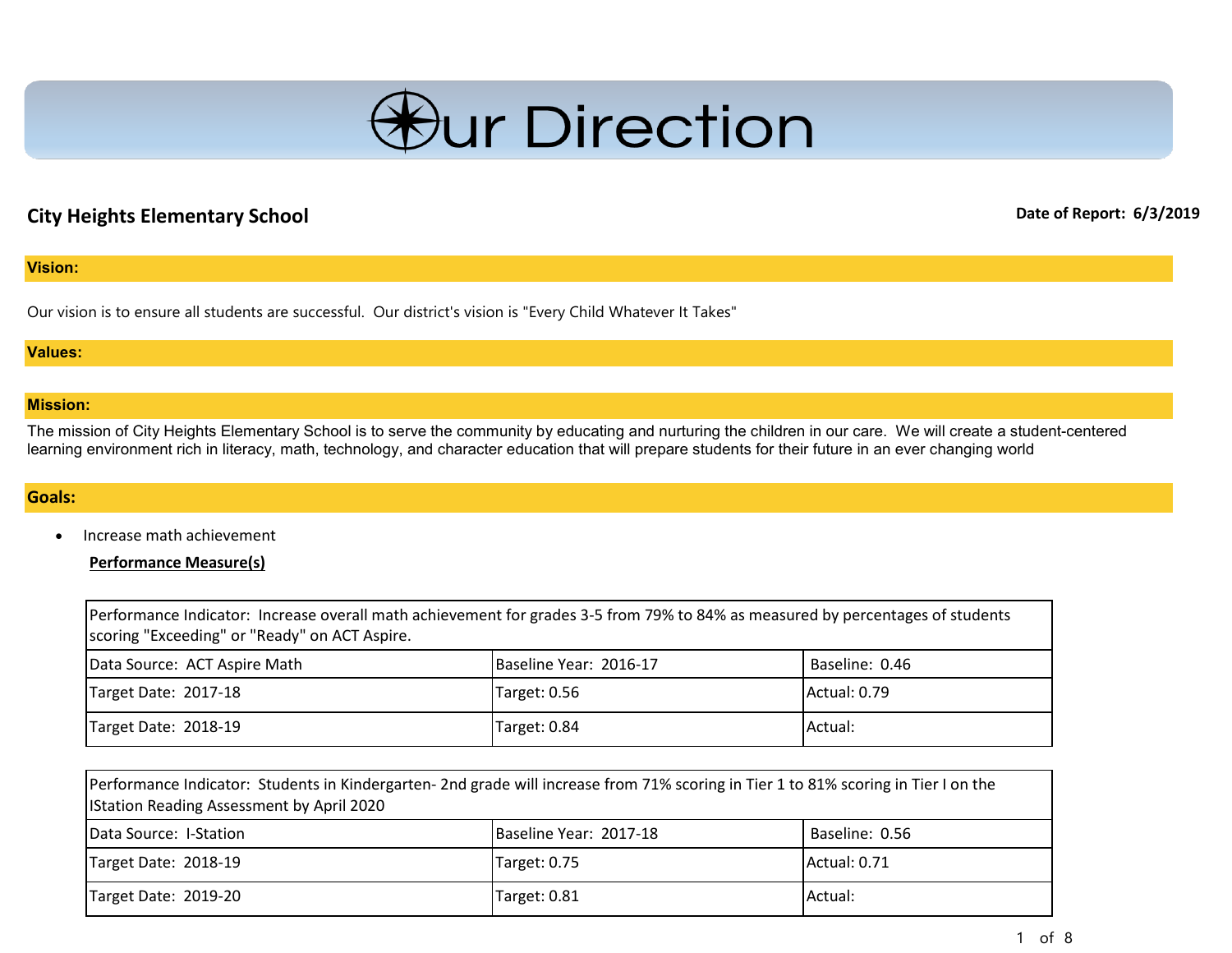#### • Increase reading achievement

#### **Performance Measure(s)**

| Performance Indicator: Increase overall achievement in 3rd-5th grade students from 58% scoring "Exceeding" or "Ready" to 63%<br>Exceeding or Ready on the Reading Act Aspire. |                        |                |
|-------------------------------------------------------------------------------------------------------------------------------------------------------------------------------|------------------------|----------------|
| Data Source: ACT Aspire                                                                                                                                                       | Baseline Year: 2016-17 | Baseline: 0.46 |
| Target Date: 2017-18                                                                                                                                                          | Target: 0.56           | Actual: 0.58   |
| Target Date: 2018-19                                                                                                                                                          | Target: 0.63           | Actual:        |

| Performance Indicator: Students in Kindergarten-2nd grade will increase from 64% scoring in Tier I on the Reading IStation Assessment to<br>69% scoring in Tier I by May 2020 |                        |                |
|-------------------------------------------------------------------------------------------------------------------------------------------------------------------------------|------------------------|----------------|
| Data Source: I-Station                                                                                                                                                        | Baseline Year: 2017-18 | Baseline: 0.56 |
| Target Date: 2018-19                                                                                                                                                          | Target: 0.61           | Actual: 0.64   |
| Target Date: 2019-20                                                                                                                                                          | Target: 0.69           | Actual:        |

#### **Data Review:**

**Needs Assessments, Accreditation Reports, Similar Feedback:**

#### Comprehensive Needs Assessment 2019-20

Our school has a socio-economic percent of 59% at free/reduced meals. Our students demographics are made up of 4% African American, 14% Hispanic, and 72% Caucasian. We have 361 students in K-5 with 3.5% participating in the district's gifted and talented program, and 15% receiving special education services. We compared our attendance rate over the past two years and found a slight increase from 95% to 95. 75%. We still have challenges with chronic absenteeism and look for additional avenues to resolve this challenge.

#### **Literacy Plan:**

City Heights Elementary will use the six components of an effective literacy program. These components are:

- 1. Phonemic Awareness: Heggerty Phonemic Awareness curriculum and Kilpatrick's Equipped for Reading Success
- 2. Phonics: Fundations: 95% Group Multi-syllable Routine Cards and 95% Group Lesson Library Phonics
- 3. Fluency: Interactive Read Alouds; Lucy Calkins Units of Study
- 4. Comprehension: Calkins Units of Study
- 5. Vocabulary: 95% Group Vocab Surge; Read-alouds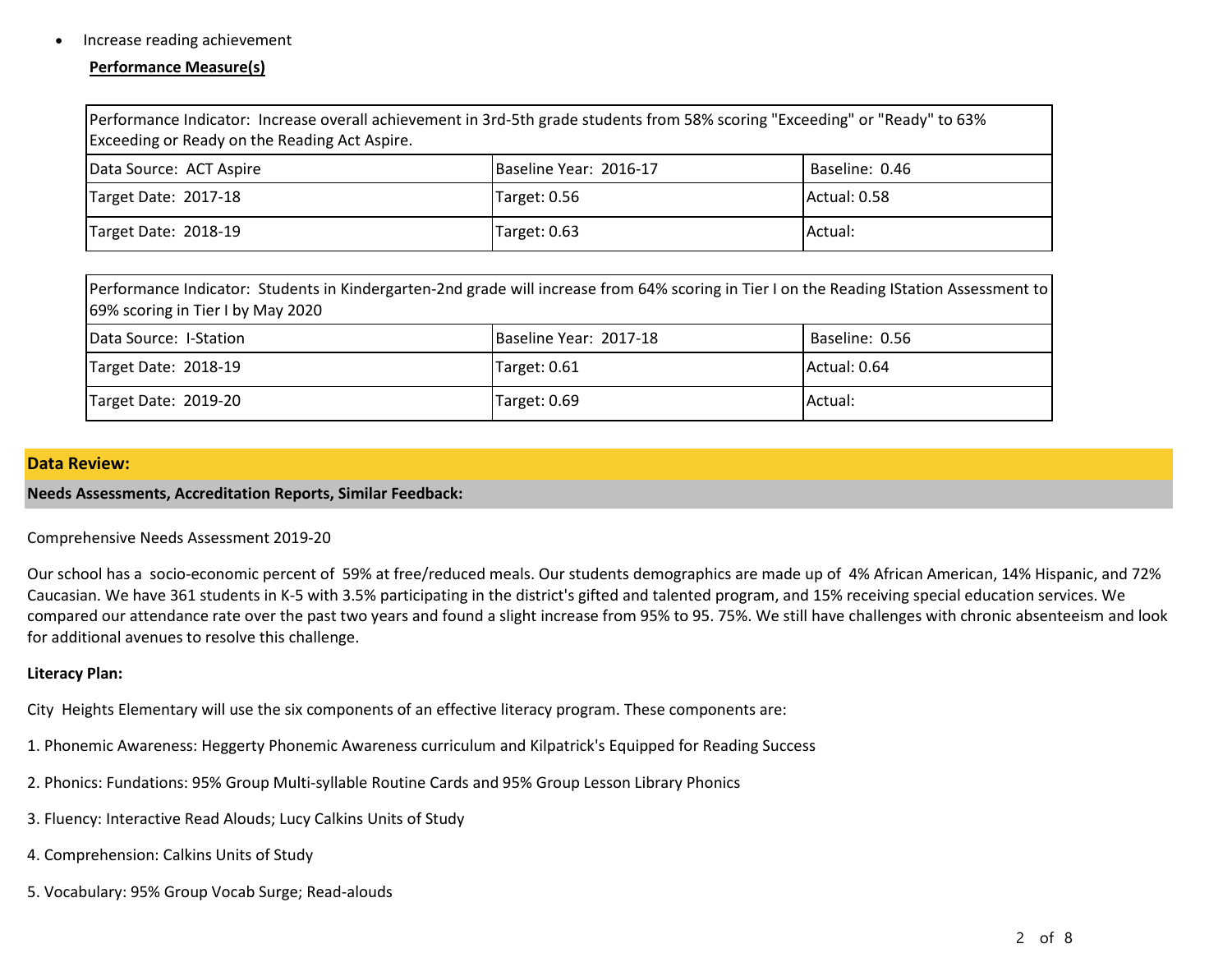#### 6. Writing: Lucy Calkins Units of Study

In addition to these six components, students demonstrating markers of dyslexia, as determined by the district's dyslexia screener, will be serviced via Susan Barton materials.

\*Fundations is a new program and will require professional development for the teachers.

#### **Data Review**

Based off of our assessment data for K-2, we have developed a plan utilizing the State's RISE initiative for K-2. While curriculum that is currently in place is solid and based on research, we have discovered holes in it. Using PD from the RISE training we have implemented the PAST assessment. This assessment, along with Dibels, the PASI and PSI, helps pinpoint the exact breakdown in understanding in phonemic awareness and phonics. We realize to reach 25% of our struggling students, we must stay focused on scientifically proven methods and evidenced based programs. We are utilizing Title I funds to purchase decodable texts, the 95% Groups intervention materials for phonics, decoding and language building. Title I funds will also be used for phonemic awareness activities and Professional books needed by the staff in order to fully implement the reading program. Teachers will also receive training from the 95% Group, as well as other qualified groups, which will be paid for through Title I funds. Title I funds will also be used to pay for substitutes so that teachers can attend Professional Development both in the school and outside of school. We believe this will give our K-3 students a stronger foundation in reading skills, language and increased vocabulary, therefore, when students face difficult texts, they will have the skills to tackle these texts and comprehend at high levels.

Our end of the year student data is being gathered and analyzed so we know where we need to start next year. It also is used when the reading specialist from our Co-op works with us throughout the year to further analyze the data, plan instruction, and implement research-based strategies to support students reading achievement. While the RISE training is at no cost to the school, there are materials to purchase to support this training such as the Teaching Reading Sourcebook, Teaching Reading Essentials, Words, just to name a few. These items are purchased with Title I funds.

Our 3-5 grade Act Aspire reading results did show an overall increase from the previous year, but there is much work to be done to raise scores to a proficient level. Our reading scores showed 59% of 3rd grade at exceeding or ready; 62% of 4th graders at this level, and 51% of 5th graders at exceeding/ready. This was a 4% increase in this area over the previous year.

An area of specific weakness in reading data is in vocabulary. We will implement various new strategies to both directly and indirectly teach vocabulary. Funds will be used to purchase materials to support instruction. PD will also be provided to staff in order to teach strategies for implementing vocabulary instruction. The Science of Reading PD will be provided to staff throughout the year.

In addition, students who are not meeting grade level expectations and are at-risk will participate in an after school program. We will utilize NSLA money and Title I funds for this program. These students will be progress monitored every two weeks utilizing formative assessments, as well as looking at attendance and behavioral concerns.

## \***Implement:** Fundation Curriculum K-3

\***Professional Development**: Company-sponsored PD in August; Coop reading specialist works with staff on continued implementation of RISE. Staff will receive the Science of Reading training each year.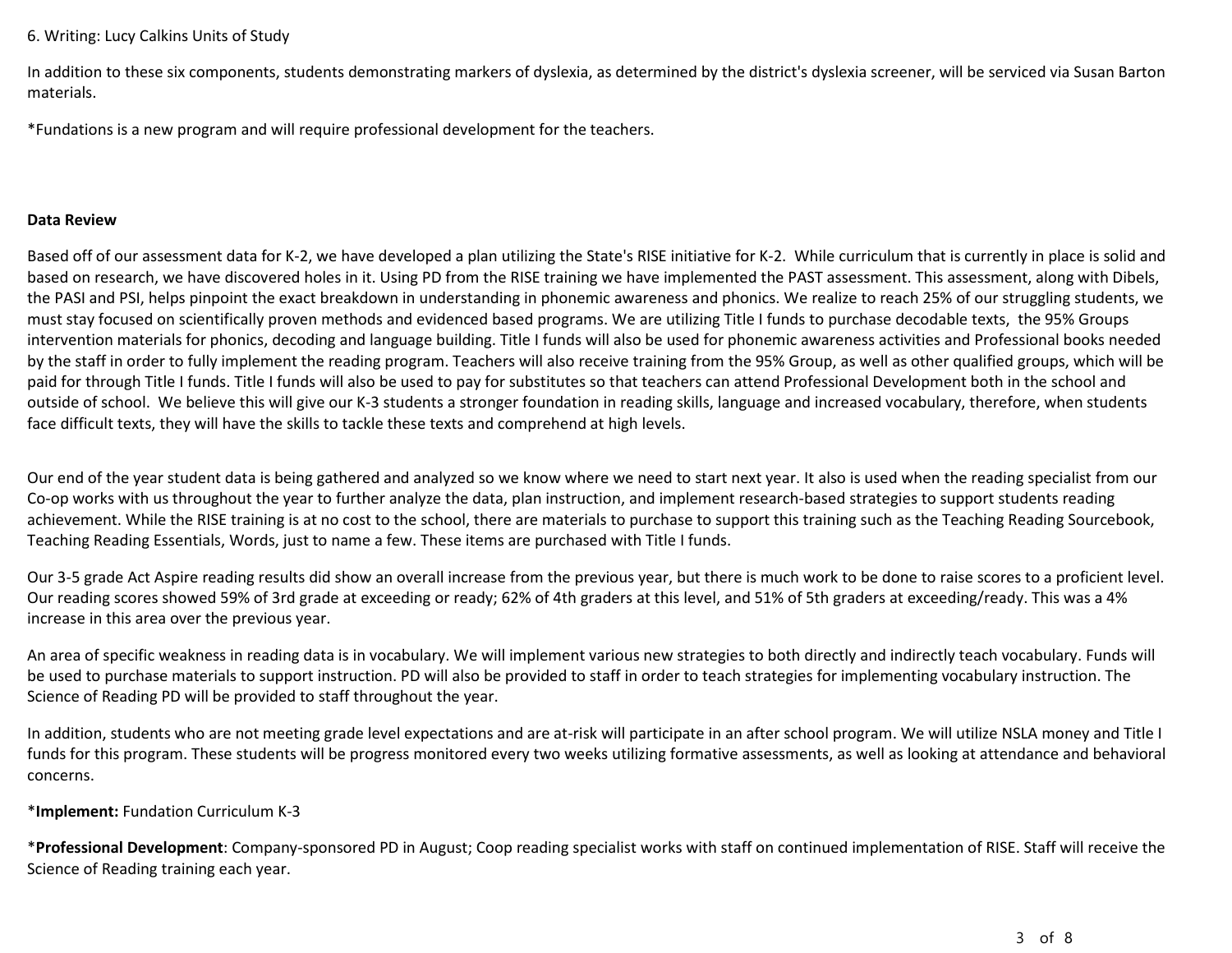#### **Person responsible:** Principal

\***Parent Involvement**: Send information to parents regarding change in phonics program and how parents can support their child at home; Literacy night to demonstrate the parts of our reading block, specifically phonics; host "student for a day" where parents can sit in their child's room to observe our reading program.

**Person responsible**: Principal, Parent Involvement Coordinator

\***Monitor**: Principal will conduct weekly classroom walk-throughs to monitor the fidelity of implementation

\***Evaluation**: Quarterly- DIBELS. IStation. Progress monitor every three weeks for PSI, PASI

#### **Person Responsible**: Principal/Assistant Principal

\***Purchases**: materials and supplies to support the implementation of Fundations, 95% Group, Vocabulary instruction, reading fluency and comprehension materials, including relevant technology.

#### **Math Results:**

**Math Results and Plan**: Our 2017-18 Act Aspire math scores for 3rd -5th Math ACT Aspire score was 79% scoring at Exceeding or Ready. This was an increase of 5% from the previous year.

At the beginning of the year, our staff will complete math screeners to determine specific needs of all students. Students will then be grouped so differentiation can take place for the various groups. Our ACT Aspire math data for 3-5 showed our students are still lowest in geometry and measurement/data. We will plan and implement "add on curriculum" in math for measurement and data standards at each grade level. We will purchase Chrome books to allow students to practice math skills and receive immediate feedback through various programs and Google classroom. The principal will ensure through observation and conversations that all staff are implementing 10 Minute math daily and providing math fluency daily in order to continue the spiraling curriculum.

\***Implement** Weekly add on curriculum for geometry and measurement/data by creating daily problems that require students to understand geometry/measurement/data specific for their grade level

#### **Person responsible**: Principal, assistant principal

\*Professional **Development**: During team meetings, materials for implementation will be created and/or searched for on-line. Student performance on these items will also be evaluated.

#### **Person Responsible**: Principal

\***Parent Involvement**: Information about this focus will be sent to parents at the beginning of the year. During a math night, materials will be sent with parents so they can support their child at home.

**Person Responsible**: Principal, assistant principal, Parent Involvement coordinator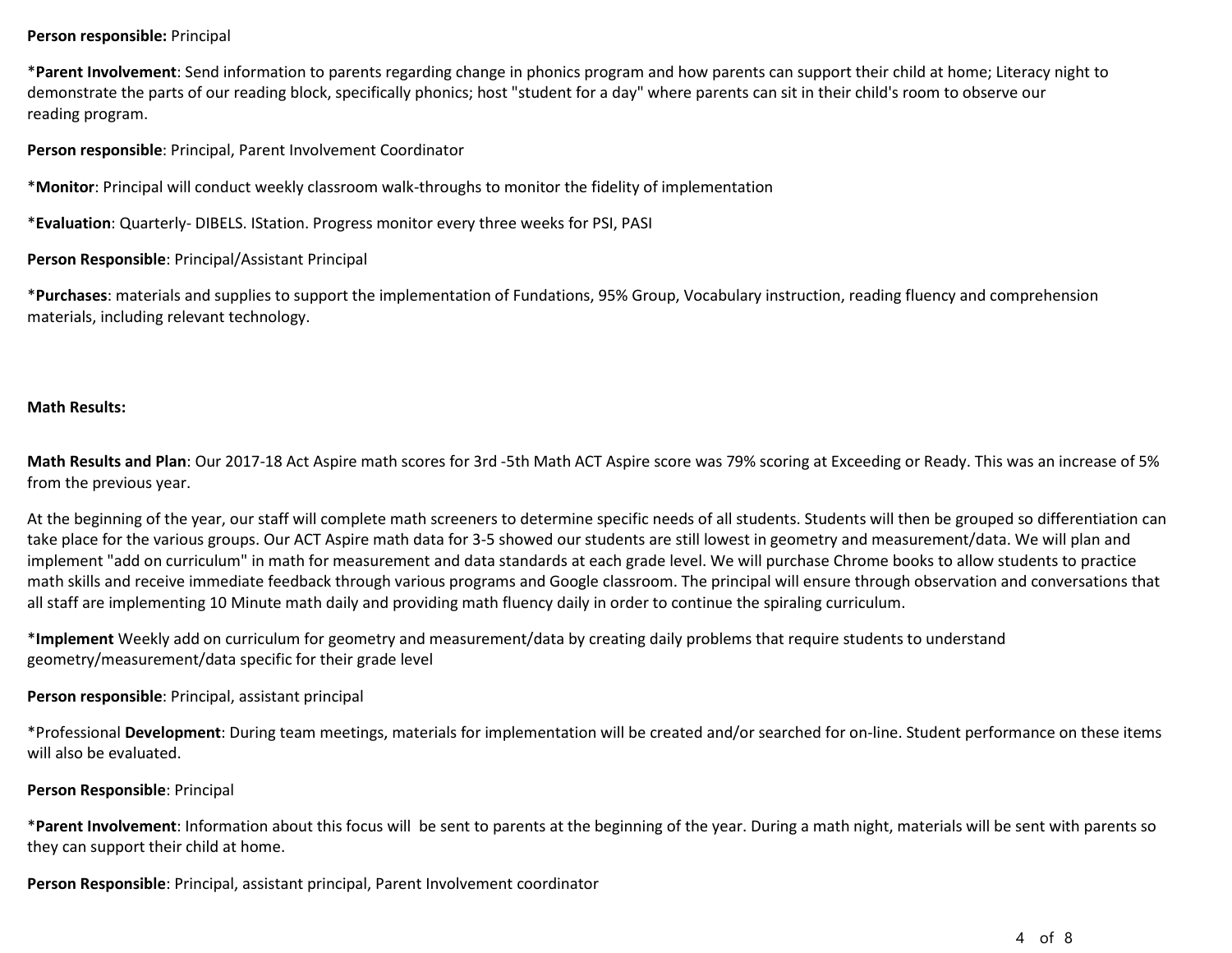**Monitor**: Ensure the add on curriculum is being implemented and created during team meetings.

**Person Responsible**: Principal

**Evaluation**: Student performance on tasks; ACT interim data

\***Purchase**: Materials and supplies, relevant technology and technology programs to support the math curriculum.

#### **Perceptual Data**

In terms of perceptual data for our school, the SAI staff survey showed that 80% of staff say "teachers in my school **always** have access to various technology resources for professional learning" another 20% say they have **often** have access. We will continue to focus on providing staff with additional opportunities to use various technology for professional learning. We will also use technology in ways to better support the staff in meeting the needs of all students and to support in data collection and analysis. Title I funds will be used to purchase additional technology such as Chrome books. Teachers will receive PD in utilizing technology in the classroom. If needed, Title I funds will be used for PD and substitutes to allow teachers to receive training.

**Parent Involvement Survey**: While receiving very high marks on our parent surveys, the one area to focus on is including parents in decisions for the school. Approximately 20% of parents say they were not invited to decision making meetings at school. Although we invite all parents to our meetings, we need to search for additional communication avenues outside of notes, emails, text reminders and newsletters.

**Results and Plans**: Due to the fact we want 100% of our parents to feel they are invited and welcome to all decision making meetings, we will specifically host "decision" making meetings inviting all parents. We will have three times for these meetings- during the school day, immediately following school and in the evening. Our goal will be to have one decision making meeting per quarter. We will also ask parents to help decide what parent nights they feel we need to host. Then at these parent nights we will purchase supplies and materials to assist parents in working with their children at home.

#### **Student Outcome Data:**

**ESSA Data from 2017-2018**

**Overall Index Score:** 85.36 up from 82.84 the previous year.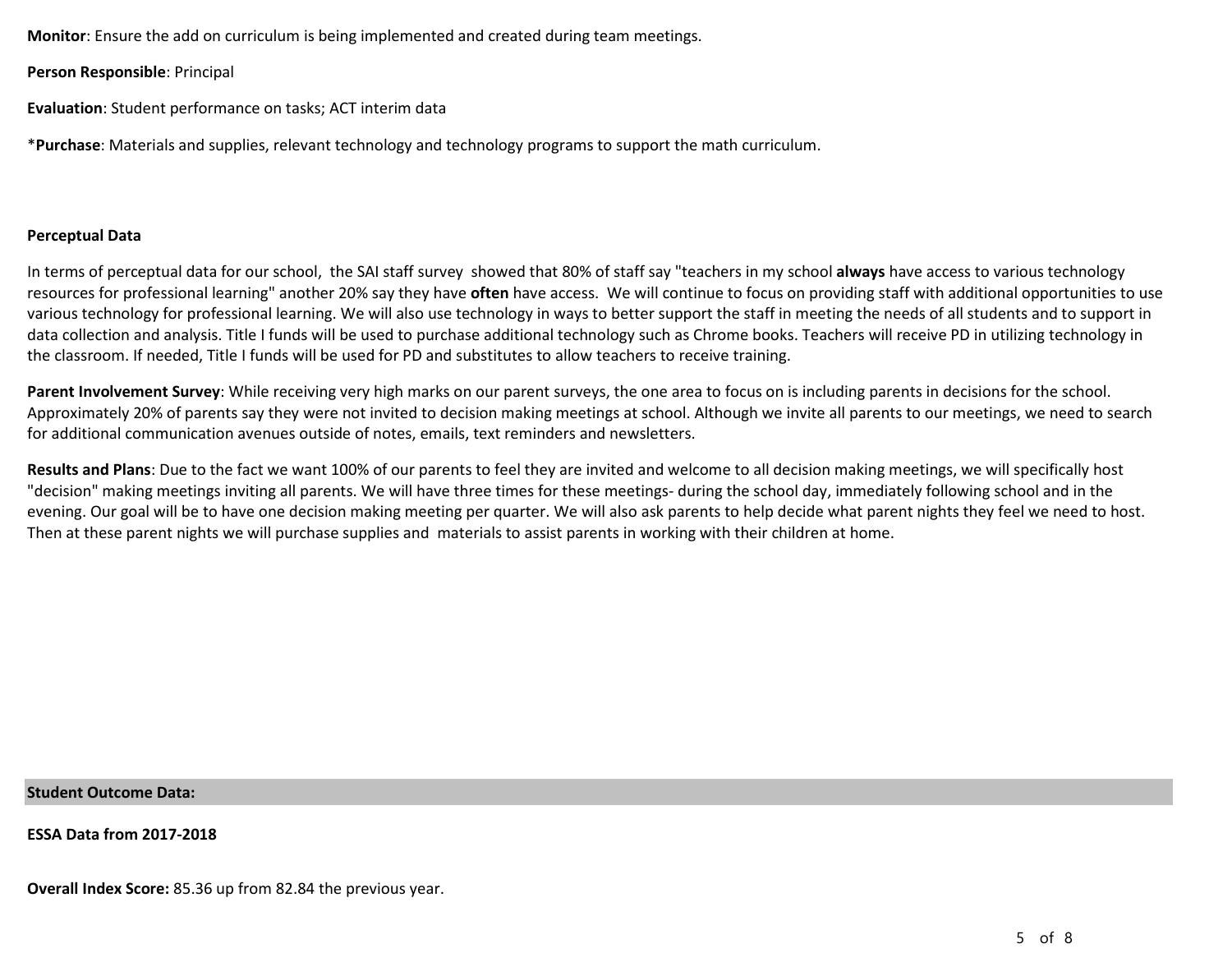# **Strongest areas in ESSA**: Achievement Score 84.88 and Value- Added Growth Score 89.37

**Weakest Area in ESSA**: School Quality and Student Success Score: 73.09

English/Language Arts 72%

Mathematics 79%

Science Achievement 61%

# **2018 End of Year ACT Aspire Data**

|  | 3rd Grade: English 84% Science 61% Math 76% Reading 58% |  |
|--|---------------------------------------------------------|--|
|  | 4th Grade: English 84% Science 59% Math 94% Reading 62% |  |
|  | 5th Grade: English 88% Science 61% Math 69% Reading 51% |  |
|  | Overall: English 85% Science 61% Math 79% Reading 58%   |  |

## **2018 Interim 4 ACT Aspire Data (April)**

|  | 3rd Grade English 76% Science 42% Math 65% Reading 37% |  |
|--|--------------------------------------------------------|--|
|  | 4th Grade English 74% Science 52% Math 74% Reading 65% |  |
|  | 5th Grade English 93% Science 44% Math 67% Reading 44% |  |

# **IStation September 2018 vs. April 2019 (Tier I percentages)**

Kindergarten Reading 45% to 62%

1st Grade Reading 52% to 65%

2nd Grade Reading 62% to 65%

Kindergarten Math 55% to 71%

1st Grade Math 57% to 73%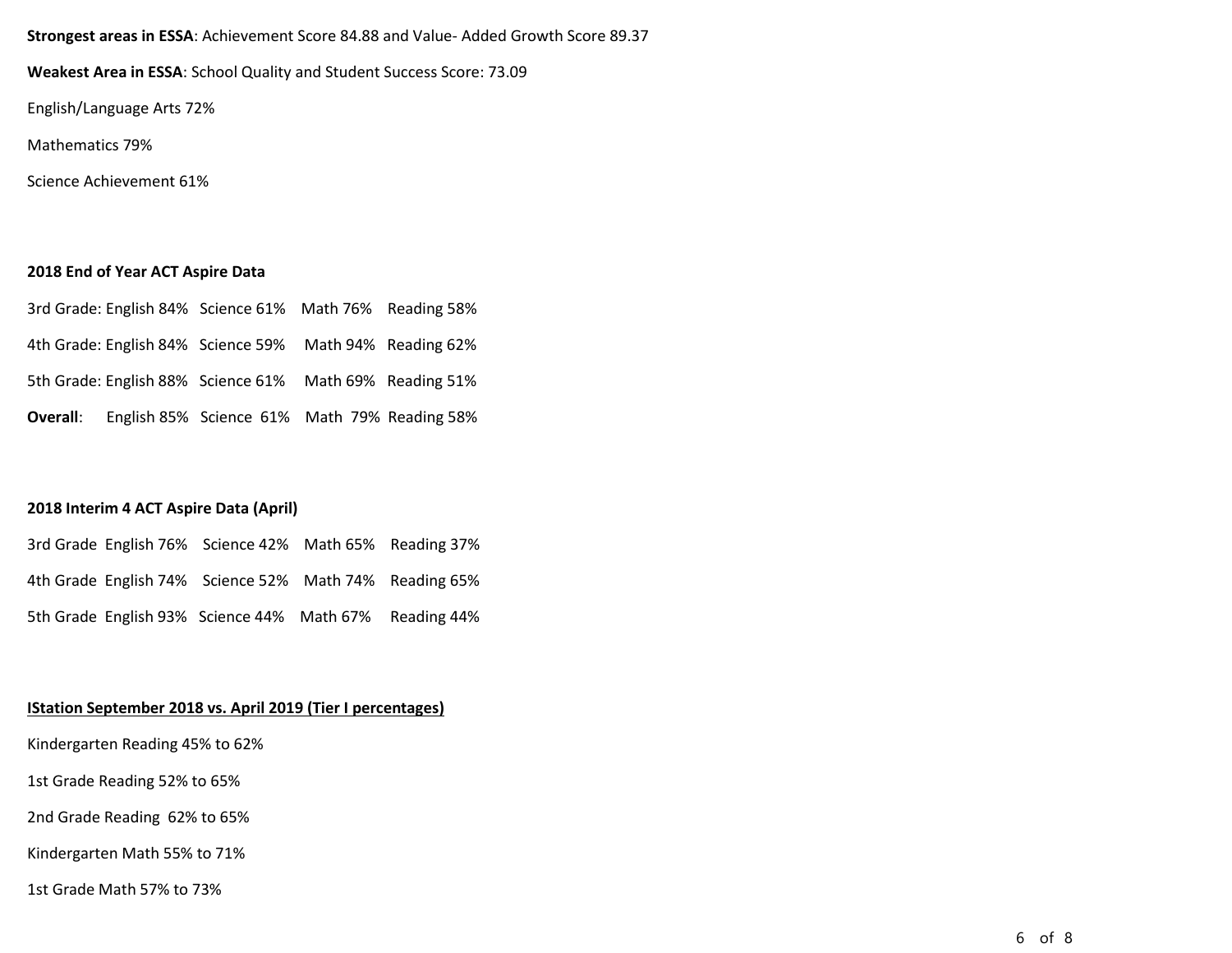#### **DIBELS 2018-2019**

Kindergarten

1st Grade Composite % (as of January)

Nonsense Word Fluency Correct Letter % (as of January)

Nonsense Word Fluency Whole Words Read % (as of January)

## **Student Attendance 95.6% ADM**

**Our Leadership Team's progress in fully implementing Indicators and meeting Objectives:**

| <b>Selected Indicators:</b> |                                                                                                                                                                                                                    |
|-----------------------------|--------------------------------------------------------------------------------------------------------------------------------------------------------------------------------------------------------------------|
|                             | Assess student learning frequently with standards-based assessments                                                                                                                                                |
| IID04                       | The school maintains a central database that includes each student's test scores, placement information, demographic information, attendance,<br>behavior indicators, and other variables useful to teachers.(102) |
| IID09                       | Instructional Teams use student learning data to plan instruction.(107)                                                                                                                                            |
|                             | <b>Engage teachers in assessing and monitoring student mastery</b>                                                                                                                                                 |
| IIB04                       | Teachers individualize instruction based on pre-test results to provide support for some students and enhanced learning opportunities for<br>others.(94)                                                           |
| IIB05                       | All teachers re-teach based on post-test results.(95)                                                                                                                                                              |
|                             | Engage teachers in differentiating and aligning learning activities                                                                                                                                                |
| IIC <sub>01</sub>           | Units of instruction include specific learning activities aligned to objectives. (96)                                                                                                                              |
|                             | <b>Expanded time for student learning and teacher collaboration</b>                                                                                                                                                |
| IH <sub>01</sub>            | The school monitors progress of the extended learning time programs and other strategies related to school improvement. (3981)                                                                                     |
|                             | Expect and monitor sound instruction in a variety of modes                                                                                                                                                         |
| IIIA06                      | All teachers test frequently using a variety of evaluation methods and maintain a record of the results.(115)                                                                                                      |